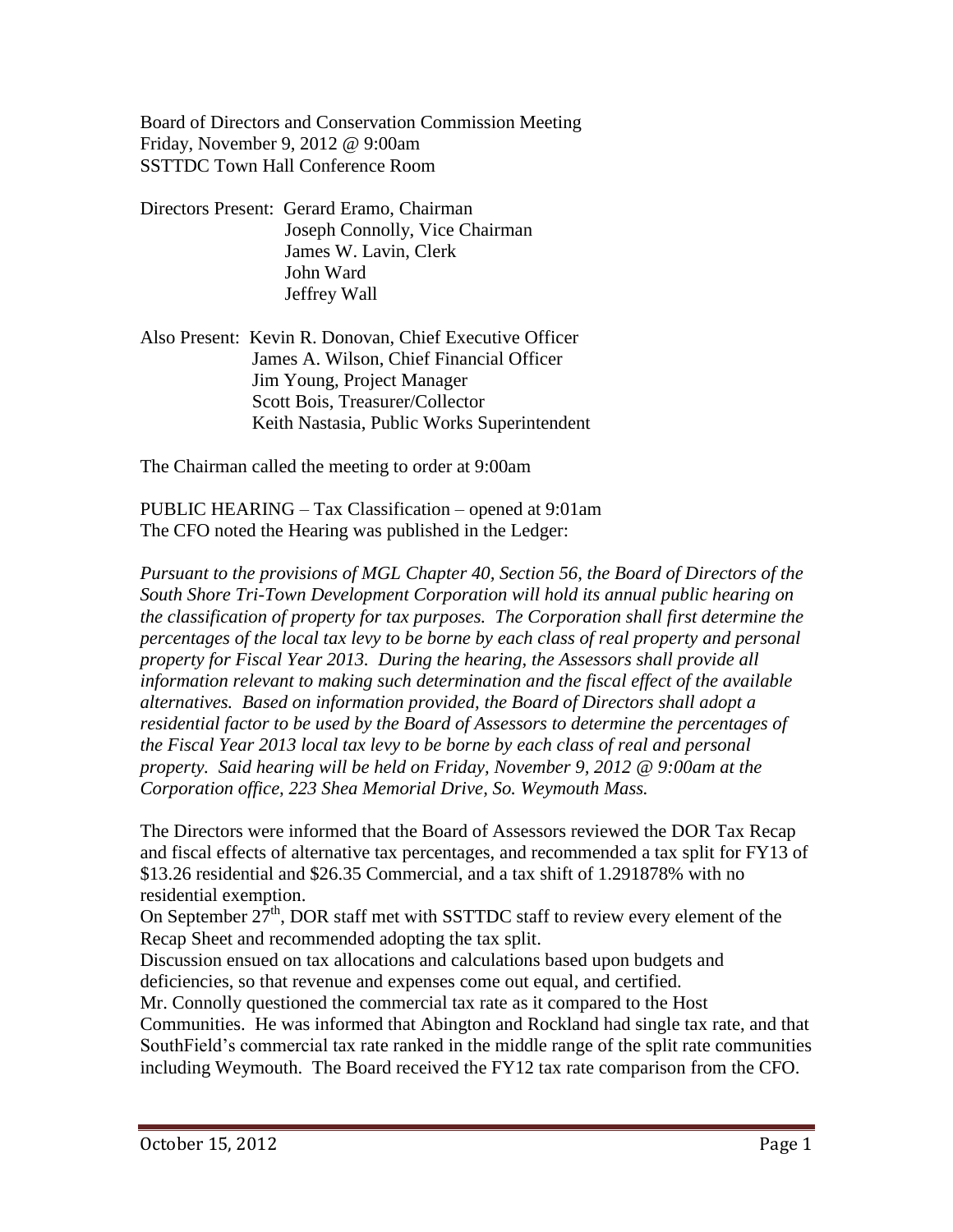PUBLIC COMMENTS – There were no public comments on Tax Classification. **VOTED: Motion of Joseph Connolly, seconded by Jeffrey Wall, to close the Public Hearing**

**Unanimous vote -** the Public Hearing closed at 9:10am

## Board Measure 12-064 Tax Classification

**VOTED: Motion of James Lavin, seconded by John Ward, that this meeting was noticed by publication in the Patriot Ledger on October 24, 2012, the meeting having been duly noticed, the Board of Directors approves the recommendation of the Board of Assessors to set a tax split for FY2013 with a shift of 1.291878%, with no Residential Exemption, in addition, the revenue sources as identified in the FY13 RECAP form is hereby approved**

**Unanimous vote**

## Conservation Commission

The Project Manager stated he and the Conservation Agent reviewed the Application for a Certificate of Compliance for the SouthField Commons Apartment complex, and that the work regulated by the original Order of Conditions (OOC) dated January 2011 had been satisfactorily completed. Mr. Young noted the 10 conditions from the OOC that would continue in perpetuity including drainage structure maintenance, pesticides and deicing chemical restrictions within 100 ft. of the riverfront area, and restrictions on underground fuel storage.

Board Measure 12-062 – Certificate of Compliance

**VOTED: Motion of John Ward, seconded by James Lavin, to issue a Certificate of Compliance for The Commons at SouthField Highlands Project, any continuing conditions shall be as noted in the Certificate of Compliance prepared by the Corporation's Conservation Agent Unanimous vote**

## License Agreement

The Board was informed that LNR was developing a master signage program for SouthField traffic control and requested permission to install two (2) way-finding signs, one on Shea Drive and one on Memorial Grove Ave. Mr. Young noted the licensing process was similar to last year's application for the SouthField sign at the entrance on Rte. 18, and that when the Parkway opens up next season there will be an increasing need for way-finding signs.

Mr. Connolly was informed that speed limit 25 mph signs have existed on Shea Drive/Shea Memorial Drive since NAVY was here; speed limit 30 mph signs exist on Memorial Grove Ave. Weymouth Police have issued speeding tickets here in the past. Board Measure 12-063 Sign License Agreement

**VOTED: Motion of Jeffrey Wall, seconded by Joseph Connolly, pursuant to Section 6(p) of Chapter 303 of the Acts of 2008 and Section 4.2 of the General Municipal Codes of NAS South Weymouth, and subject to the issuance of any and all other permits and approvals necessary therefor, LNR South Shore, LLC is hereby granted a non-exclusive license to erect, maintain, repair, replace and operate two way-finding signs on property owned by the Corporation, pursuant to**